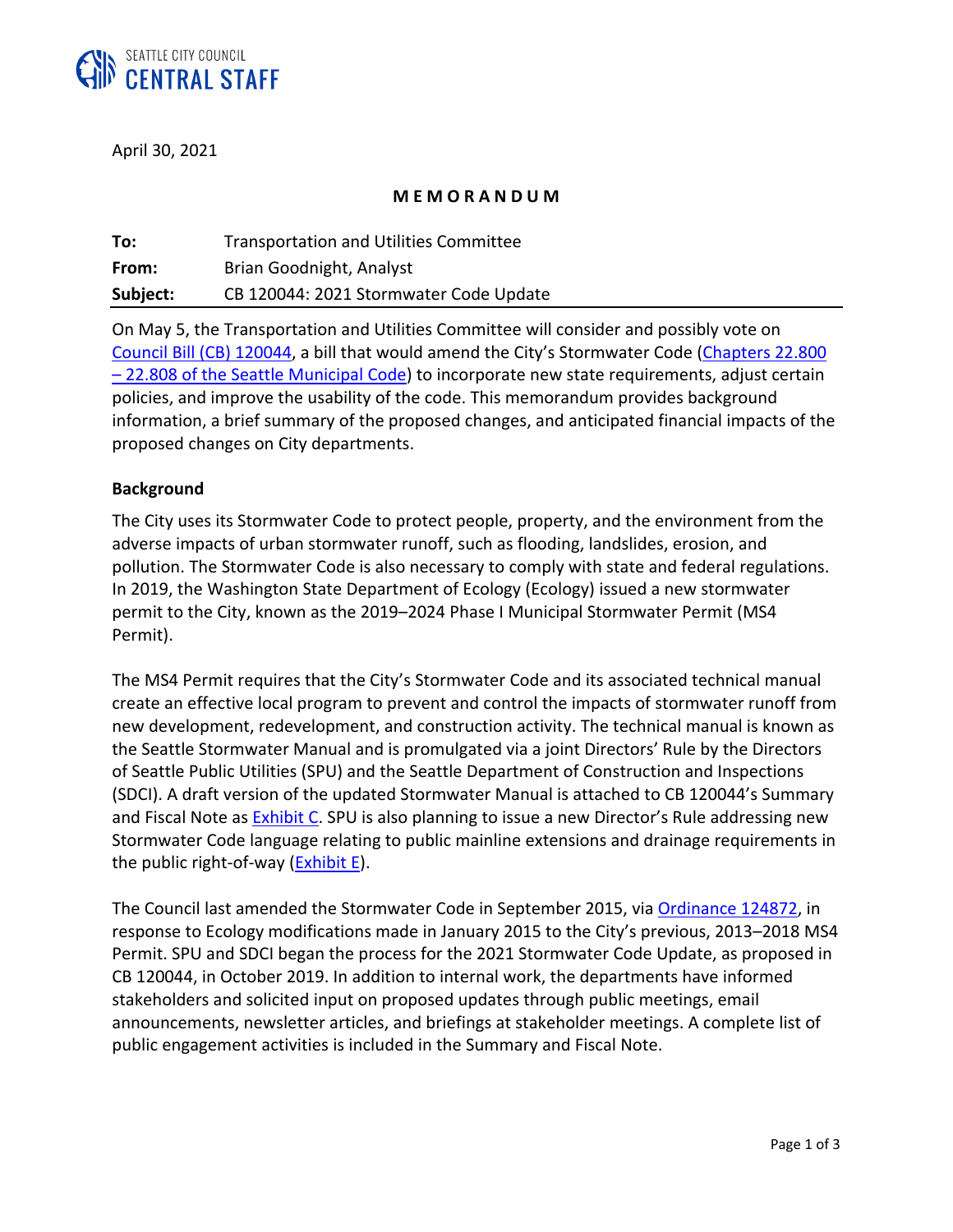## **Summary of Proposed Changes**

The 2021 Stormwater Code Update proposes to make the following changes:

- Exemptions for certain land-disturbing activities and authority for alternative Stormwater Code compliance;
- Revisions to the effective date of the Stormwater Code relative to project application and construction dates;
- Additions and revisions to definitions and best management practice references;
- Changes to source control requirements for certain activities;
- Changes to the minimum requirements that apply to all development projects to meet the MS4 Permit obligations and account for Seattle's unique development patterns and infrastructure; and
- Additions and revisions to submittal and drainage review requirements.

The Directors' Report and Recommendation, attached to the Summary Fiscal Note as [Exhibit A,](http://seattle.legistar.com/View.ashx?M=F&ID=9321488&GUID=26A53980-1541-4F6C-89B4-19E5017A70F7) contains additional information on the regulatory context for the 2021 Stormwater Code Update and a more detailed summary of the proposed changes.

Ecology has reviewed the City's proposed revisions that require Ecology approval and has made a preliminary determination that the revisions meet the regulatory requirements of the MS4 Permit. Ecology requires that the City's updates have an effective date of July 1, 2021 and, after the updates are formally adopted, it is anticipated that Ecology will modify the City's MS4 Permit to include Ecology's determination that the City's updated local program meets the state's requirements.

## **Financial Impact for City Departments**

The proposed changes would have a financial impact on several City departments. Although this legislation does not appropriate funds or make budgetary changes to departments, the following list summarizes expected impacts.

- $SPU -$  Anticipates a small decrease in capital costs for some projects and a small net decrease for future operations and maintenance. In the longer-term, SPU may request an increase in staff to implement new Stormwater Code requirements. SPU may also request approximately \$179,000 in appropriation authority in the 2022 Proposed Budget to account for side sewer permitting work paid for by increased permit revenues.
- SDCI Anticipates requesting approximately \$340,000 in new, ongoing appropriation authority in the 2022 Proposed Budget to support two new positions: 1.0 FTE Site Development Inspector and 1.0 FTE Civil Engineering Specialist, Sr.